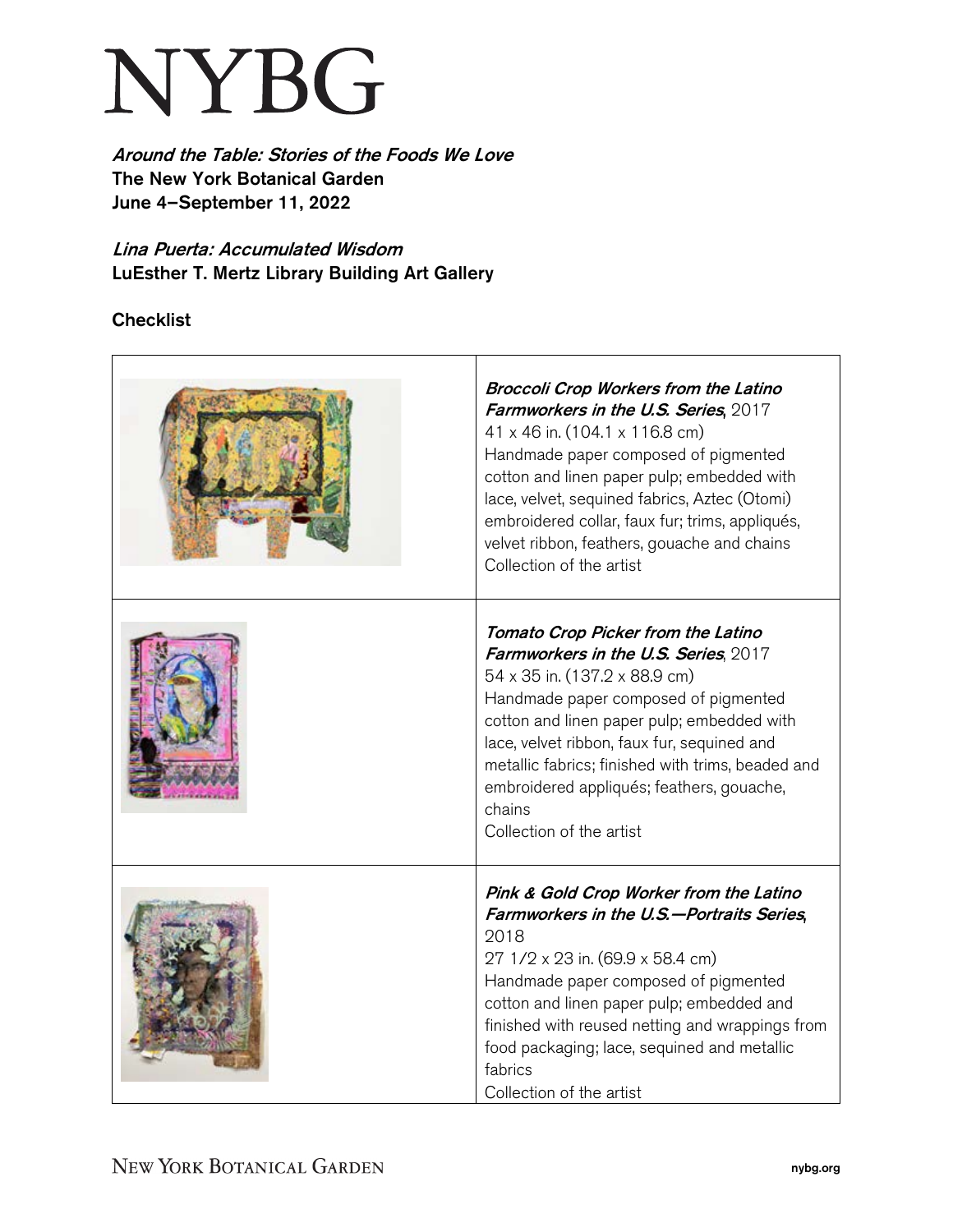| Untitled (Purple-Yellow) from the Latino<br>Farmworkers in the U.S.-Portraits Series,<br>2018<br>$18 \times 15$ in. (45.7 $\times$ 38.1 cm)<br>Handmade paper composed of pigmented<br>cotton and linen pulp; embedded and finished<br>with sequined fabric and food packaging<br>nettings and wrappings<br>Collection of the artist |
|--------------------------------------------------------------------------------------------------------------------------------------------------------------------------------------------------------------------------------------------------------------------------------------------------------------------------------------|
| Untitled (Black) from the Latino Farmworkers<br>in the U.S.-Portraits Series, 2018<br>19 1/2 x 13 in. (49.5 x 33 cm)<br>Handmade paper composed of pigmented<br>cotton and linen pulp; embedded and finished<br>with sequined fabric and lace<br>Collection of the artist                                                            |
| Untitled (Green-Yellow) from the Latino<br>Farmworkers in the U.S.-Portraits Series,                                                                                                                                                                                                                                                 |
| 2018<br>19 x 14 1/2 in. (48.3 x 36.8 cm)<br>Handmade paper composed of pigmented<br>cotton and linen pulp; embedded and finished<br>with sequined fabric, lace, food packaging<br>nettings and wrappings<br>Collection of the artist                                                                                                 |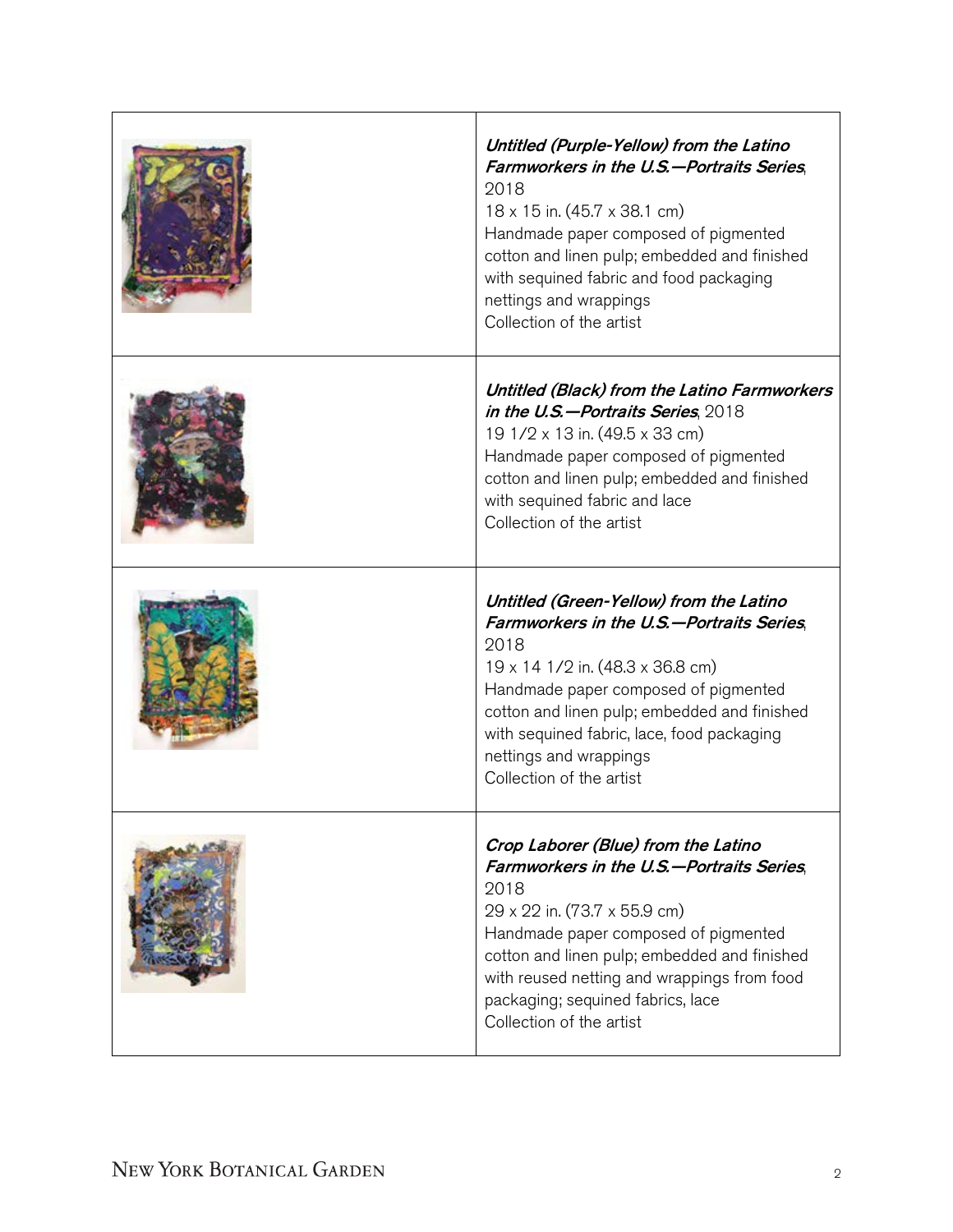| Untitled (Gray) from the Latino Farmworkers<br>in the U.S.-Portraits Series, 2018<br>18 x 14 in. (45.7 x 35.6 cm)<br>Pigmented cotton and linen pulp; sequined<br>fabrics and lace<br>Collection of the artist                                                                                                                                             |
|------------------------------------------------------------------------------------------------------------------------------------------------------------------------------------------------------------------------------------------------------------------------------------------------------------------------------------------------------------|
| Untitled (Purple) from the Latino<br>Farmworkers in the U.S.-Portraits Series.<br>2018<br>$16 \times 14$ in. $(40.6 \times 35.6$ cm)<br>Handmade paper composed of pigmented<br>cotton and linen pulp; embedded and finished<br>with sequined fabric, lace, and food packaging<br>nettings<br>Collection of the artist                                     |
| <b>Cucumber Cheer from the Willard Crops</b><br><b>Series, 2019</b><br>19 1/2 x 25 in. (49.5 x 63.5 cm)<br>Handmade paper composed of pigmented<br>cotton and linen pulp; embedded with lace,<br>sequined and textured fabrics; discarded food<br>wrapping nettings; finished with gouache, lace,<br>trims, and velvet ribbons<br>Collection of the artist |
| onfetti Cabbage from the Willard Crops<br><b>Series</b> , 2019<br>25 x 25 in. (63.5 x 63.5 cm)<br>Handmade paper composed of pigmented<br>cotton and linen pulp; embedded with lace, food<br>wrapping nettings, and sequined and textured<br>fabrics; finished with gouache, lace trim, velvet<br>ribbons<br>Collection of the artist                      |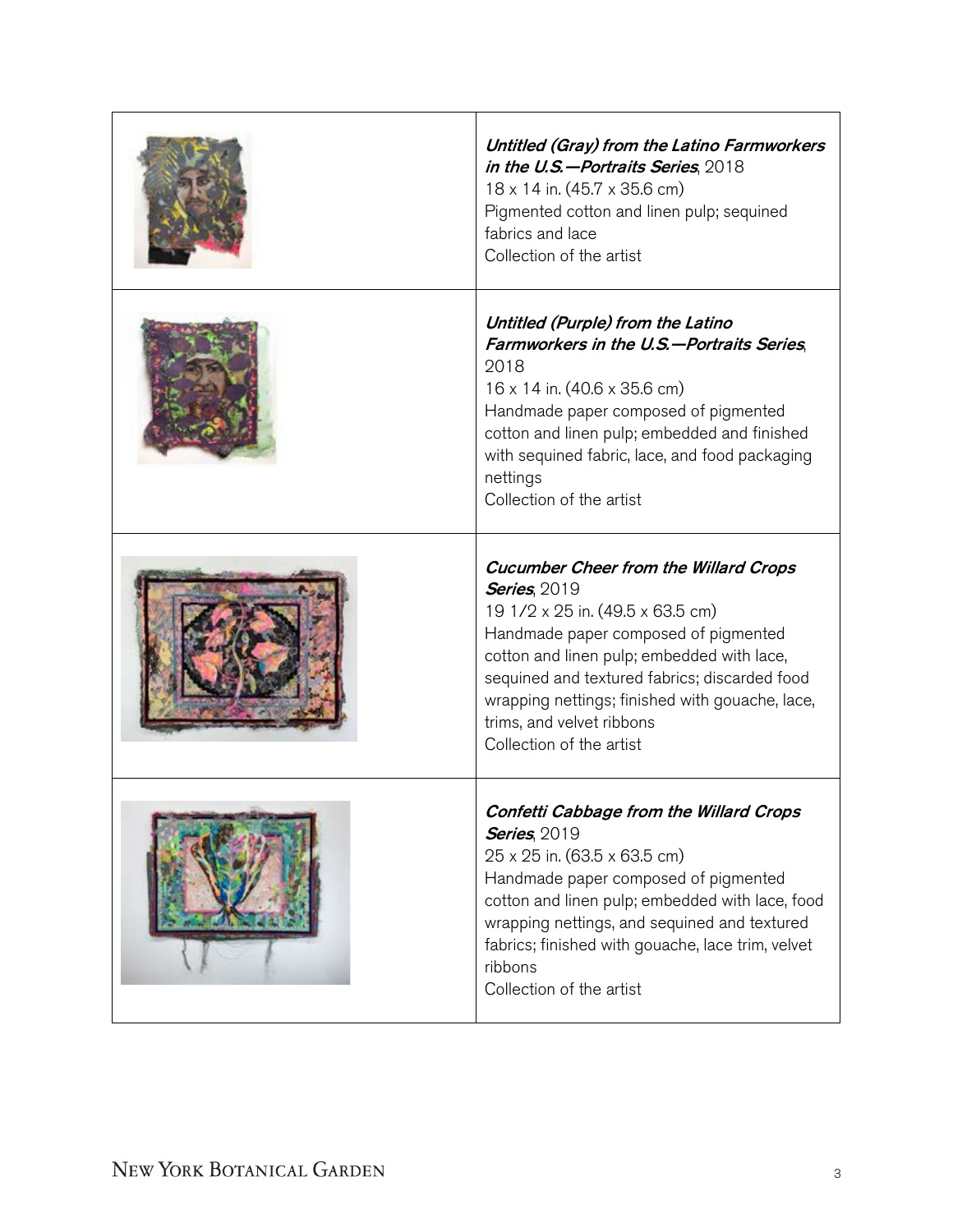| <b>Cabbages and Radishes Parade from the</b><br><b>Willard Crops Series, 2019</b><br>42 x 64 in. (106.7 x 162.6 cm)<br>Handmade paper composed of pigmented<br>cotton and linen pulp; embedded with lace,<br>sequined and metallic fabrics; parts of previously<br>used Mayan huipil and Kuna cloths; discarded<br>food packaging netting, antique and commercial<br>appliqués<br>Collection of the artist                        |
|-----------------------------------------------------------------------------------------------------------------------------------------------------------------------------------------------------------------------------------------------------------------------------------------------------------------------------------------------------------------------------------------------------------------------------------|
| Celery and Firecrackers from the Willard<br>Crops Series, 2019<br>21 x 27 1/2 in. (53.3 x 69.9cm)<br>Handmade paper composed of pigmented<br>cotton and linen pulp; embedded with lace,<br>velvet, and sequined fabrics, part of previously<br>used Mayan weaving; discarded food wrapping<br>nettings; finished with gouache, lace, pom-poms,<br>velvet ribbons<br>Collection of the artist                                      |
| Radish in Headdress from the Willard Crops<br><b>Series</b> , 2019<br>18 1/2 x 27 in. (47 x 68.6 cm)<br>Handmade paper composed of pigmented<br>cotton and linen pulp; embedded with sequined<br>and textured fabrics, food wrapping nettings,<br>parts of previously used Mayan weaving, and yo-<br>yos made by the artist's late mother; finished<br>with gouache, pom-poms, lace, sequined ribbons<br>Collection of the artist |
| Strawberry Plants and I (White) from the<br><b>Kinship Series, 2020</b><br>14 3/4 x 12 1/2 in. (37 x 31 cm)<br>Handmade paper composed of cotton, abaca,<br>and linen pulp; embedded with sequined fabrics,<br>lace, discarded food nettings; sequin and velvet<br>ribbons, gouache, googly eyes<br>Collection of the artist                                                                                                      |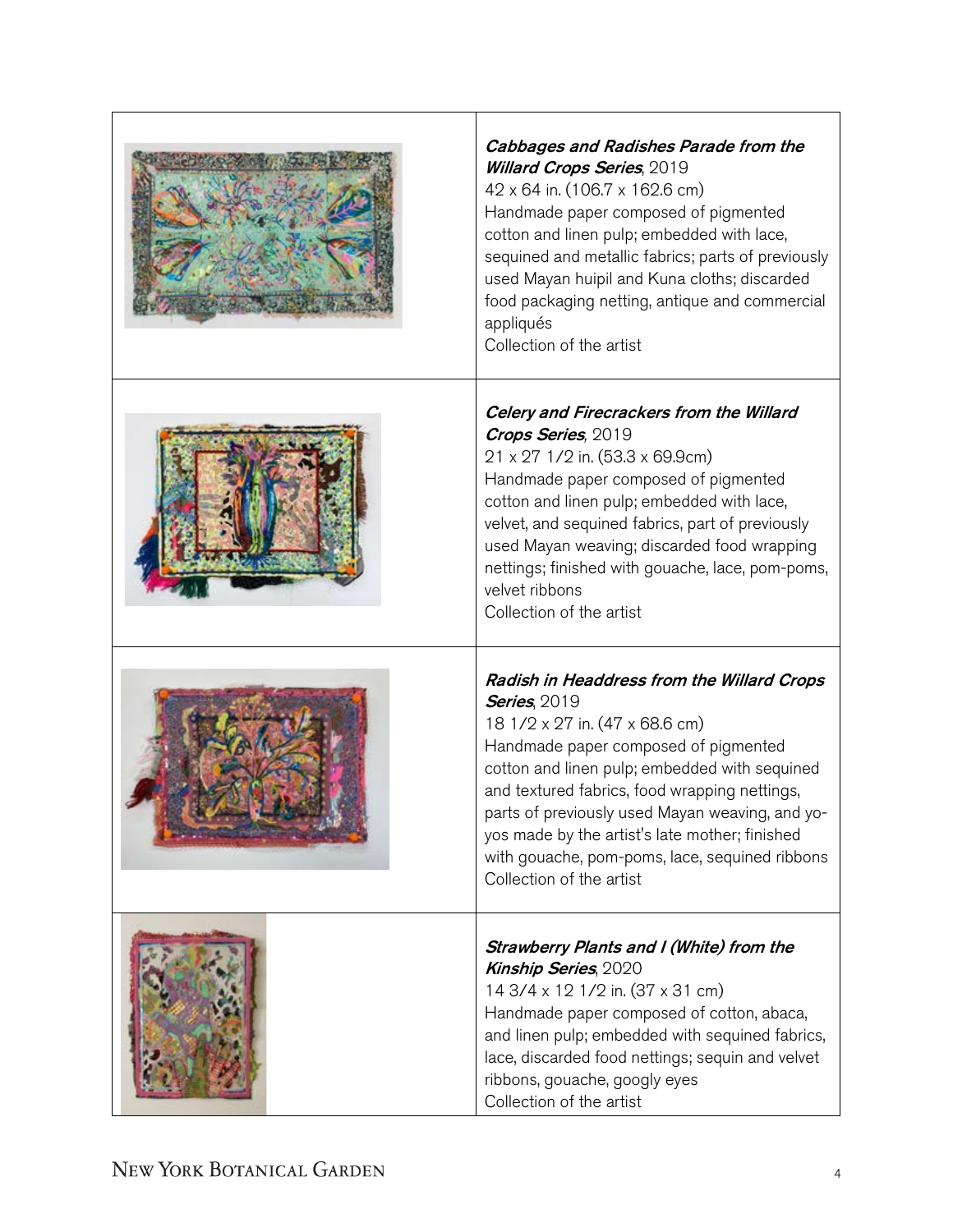| Strawberry Plants and I (Gold) from the<br><b>Kinship Series, 2020</b><br>15 x 12 1/2 in. (38 x 31.5 cm)<br>Handmade paper composed of cotton and linen<br>pulp; embedded with sequined fabrics, lace,<br>discarded food nettings, sequins and velvet<br>ribbons, gouache, googly eyes<br>Collection of the artist |
|--------------------------------------------------------------------------------------------------------------------------------------------------------------------------------------------------------------------------------------------------------------------------------------------------------------------|
| Broccoli Leaf and I from the Kinship Series,<br>2020<br>17 1/4 x 13 in. (44 x 33 cm)<br>Handmade paper composed of cotton and linen<br>pulp; embedded with sequined fabric and<br>discarded food netting; sequins and velvet<br>ribbon; trim, gouache, googly eyes<br>Collection of the artist                     |
| <b>Broccoli Leaves and I from the Kinship</b><br><b>Series, 2020</b><br>16 1/4 x 13 in. (42 x 33 cm)<br>Handmade paper composed of cotton and linen<br>pulp, embedded with sequined fabric and<br>discarded food netting; sequin ribbon, trim,<br>appliqués, gouache, googly eyes<br>Collection of the artist      |
| Tomatoes and I (Yellow) from the Kinship<br><b>Series, 2020</b><br>14 1/2 x 11 3/4 in. (36.8 x 29.8 cm)<br>Handmade paper composed of cotton and linen<br>pulp; embedded with sequined lace and<br>discarded food netting; sequins and velvet<br>ribbon, gouache, googly eyes<br>Collection of the artist          |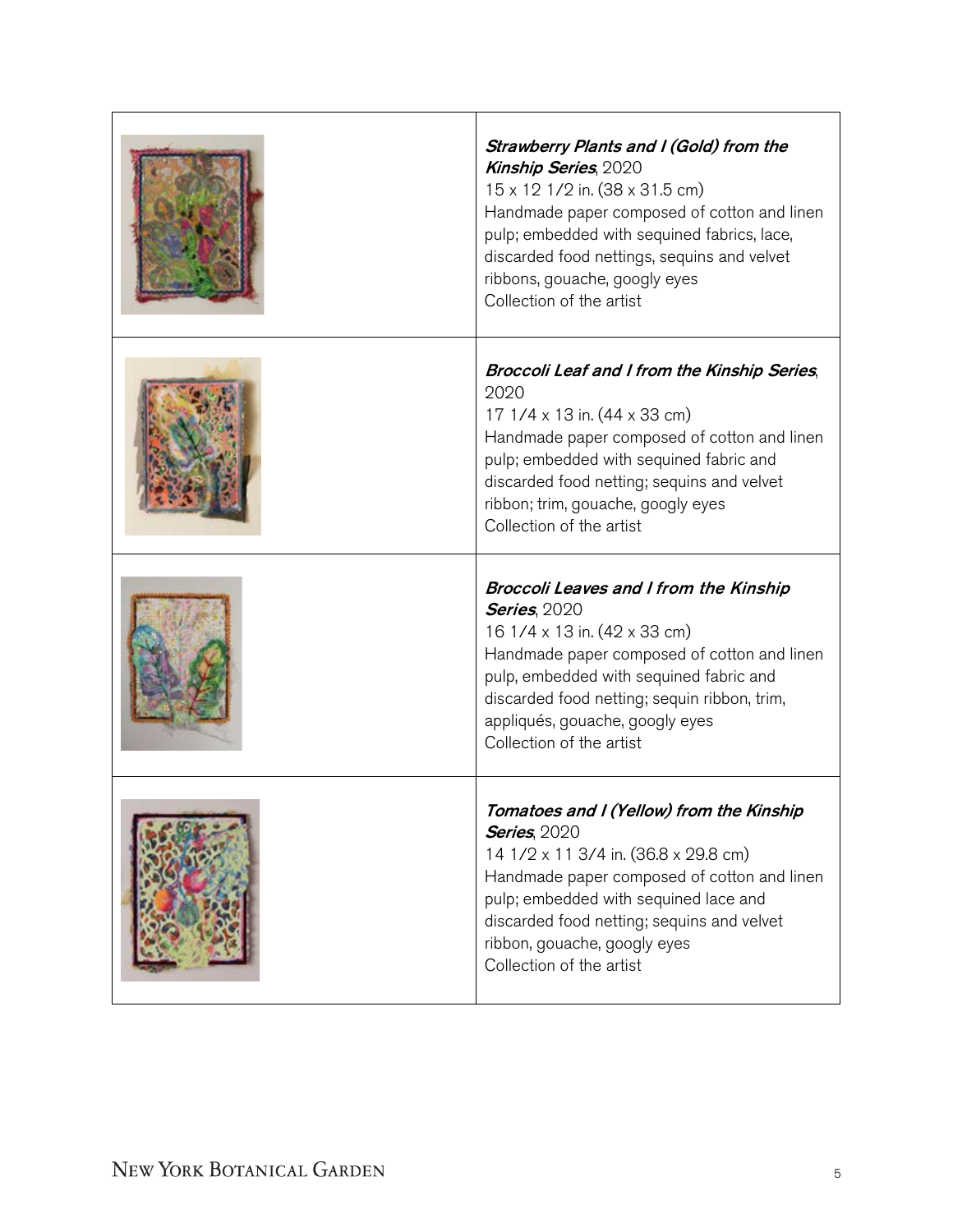| Tomatoes and I (Black) from the Kinship<br><b>Series, 2020</b><br>$14 \times 11$ in. (36 x 28 cm)<br>Handmade paper composed of cotton, abaca<br>and linen pulp, embedded with velvet, artificial<br>leaves, and discarded food nettings; sequin and<br>velvet ribbons; gouache, googly eyes<br>Collection of the artist                                                                                                                              |
|-------------------------------------------------------------------------------------------------------------------------------------------------------------------------------------------------------------------------------------------------------------------------------------------------------------------------------------------------------------------------------------------------------------------------------------------------------|
| Tomato Leaf and I (Pink) from the Kinship<br><b>Series, 2020</b><br>14 1/2 x 12 in. (37 x 30.5 cm)<br>Handmade paper composed of cotton and linen<br>pulp, embedded with sequined fabric, lace and<br>discarded food netting; sequin ribbon, trim,<br>gouache, googly eyes<br>Collection of the artist                                                                                                                                                |
| La Huerta y Yo/ The Vegetable Garden and I,<br>2020<br>57 x 44 in. (144.8 x 111.8 cm)<br>Handmade paper composed of cotton and linen<br>pulp; embedded with lace, velvet, sequined<br>fabrics, discarded food nettings; finished with<br>sequins and velvet ribbon; gouache, googly eyes,<br>appliqué birds (handmade paper; faux fur;<br>leather; feathers; sequined, metallic, and<br>textured fabric; velvet, lace, gouache)<br>Private collection |
| <b>Strawberry Plants and I (Black), 2020</b><br>15 3/4 x 11 3/4 in. (40 x 29.8 cm)<br>Handmade paper composed of cotton and linen<br>pulp; embedded with sequined fabric, lace,<br>discarded food netting, sequined ribbon, trim,<br>gouache, googly eyes<br>Collection of the artist                                                                                                                                                                 |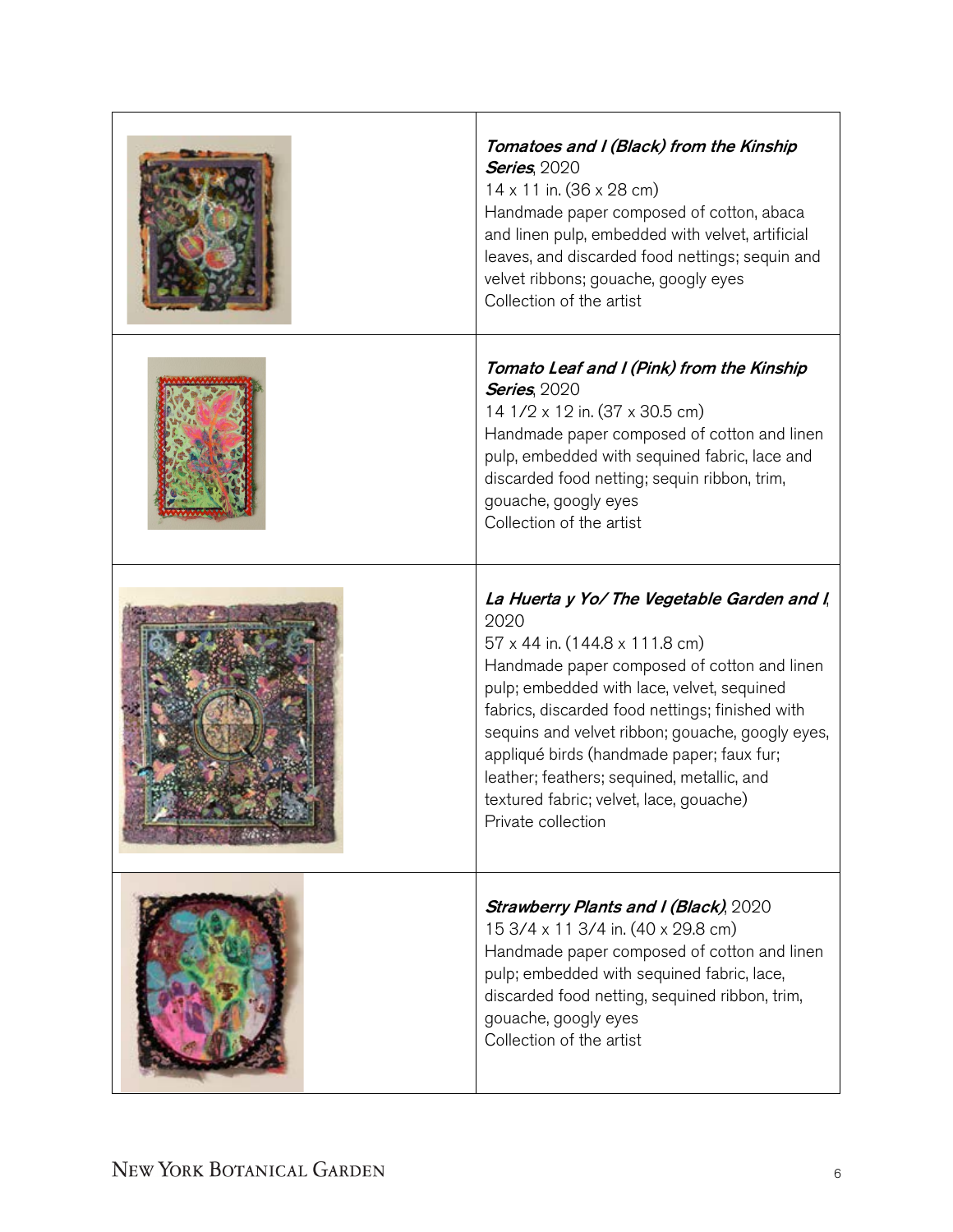| <b>Strawberry Plants and I (Blue), 2020</b><br>14 3/4 x 11 3/4 in. (37.5 x 29.8 cm)<br>Handmade paper composed of cotton and linen<br>pulp, embedded with sequined fabric, lace,<br>discarded food netting, sequined ribbon, trim,<br>gouache, googly eyes<br>Collection of the artist                                                                                                                                                                                                                                                                     |
|------------------------------------------------------------------------------------------------------------------------------------------------------------------------------------------------------------------------------------------------------------------------------------------------------------------------------------------------------------------------------------------------------------------------------------------------------------------------------------------------------------------------------------------------------------|
| $\mathit{Mother}$ , 2020<br>84 x 72 in. (213.4 x 182.9 cm)<br>Quilt made with digitally printed fabric; discarded<br>food nets; recycled fabrics; hand-woven,<br>Indigenous Guambiano (Colombian) belt;<br>Peruvian textile and t-shirt previously worn by<br>the artist; faux fur; sequined and textured<br>fabrics; shells from necklaces previously worn by<br>the artist, purchased or gifted while in Colombia<br>and the Caribbean; crocheted flower made by<br>artist's late mother; repurposed buttons; googly<br>eyes<br>Collection of the artist |
| Chagra (Purple), 2020<br>51 x 35 in. (129.5 x 88.9 cm)<br>Digitally printed organza silk; sequins, lace and<br>velvet ribbons; lace, thread, beads; seeds and<br>shells from necklaces previously worn by the<br>artist, purchased or gifted while in Colombia and<br>the Caribbean                                                                                                                                                                                                                                                                        |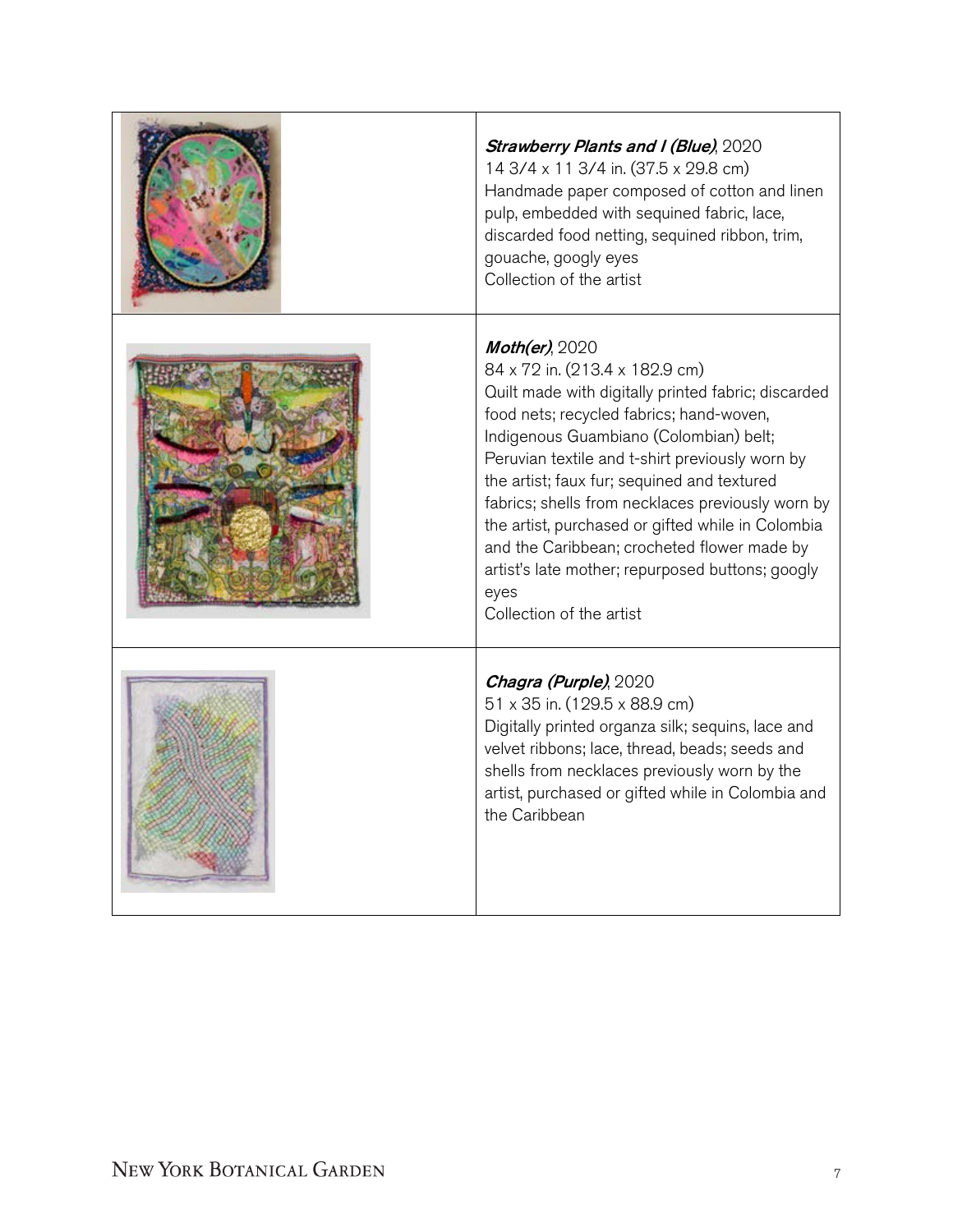| <b>THE R. P. LEWIS CO., LANSING MICH.</b> | El Saparro (Canasto) 1/The Basket 1, 2021<br>35 x 27 1/2 in. (88.9 x 69.9 cm)<br>Digitally printed organza silk; cotton and vintage<br>fabrics; sequins, velvet, satin, and lace ribbons;<br>trim, thread, beads, faux and freshwater pearl<br>beads; discarded food nets; seeds and shells<br>from necklaces previously worn by the artist,<br>purchased or gifted while visiting Colombia and<br>the Caribbean<br>Collection of the artist |
|-------------------------------------------|----------------------------------------------------------------------------------------------------------------------------------------------------------------------------------------------------------------------------------------------------------------------------------------------------------------------------------------------------------------------------------------------------------------------------------------------|
|                                           | El Saparro (Canasto) 2/The Basket 2, 2021<br>35 x 27 1/2 in. (88.9 x 69.9 cm)<br>Digitally printed organza silk; cotton and vintage<br>fabrics; sequins, velvet, satin, and lace ribbons;<br>trim, thread, beads, faux and freshwater pearl<br>beads; discarded food nets; seeds and shells<br>from necklaces previously worn by the artist,<br>purchased or gifted while visiting Colombia and<br>the Caribbean                             |
|                                           | Untitled (Orange) from the Latino<br>Farmworkers in the U.S.-Portraits Series.<br>2018<br>19 x 13 in. (48.3 x 33 cm)<br>Handmade paper composed of pigmented<br>cotton and linen pulp; embedded and finished<br>with sequined fabric, lace and food packaging<br>nettings<br>Collection of the artist                                                                                                                                        |
|                                           | Sarra/Maiz (Corn Plant), 2022<br>45 1/2 x 38 in. (116 x 96.5 cm)<br>Digitally printed organza silk, recycled cotton,<br>lace and vintage fabrics; recycled velvet and<br>satin ribbons; rickrack; silk thread; sequins;<br>beads; discarded food nets; seeds and shells<br>from necklaces previously worn by the artist,<br>purchased or gifted while visiting Colombia and<br>the Caribbean<br>Collection of the artist                     |